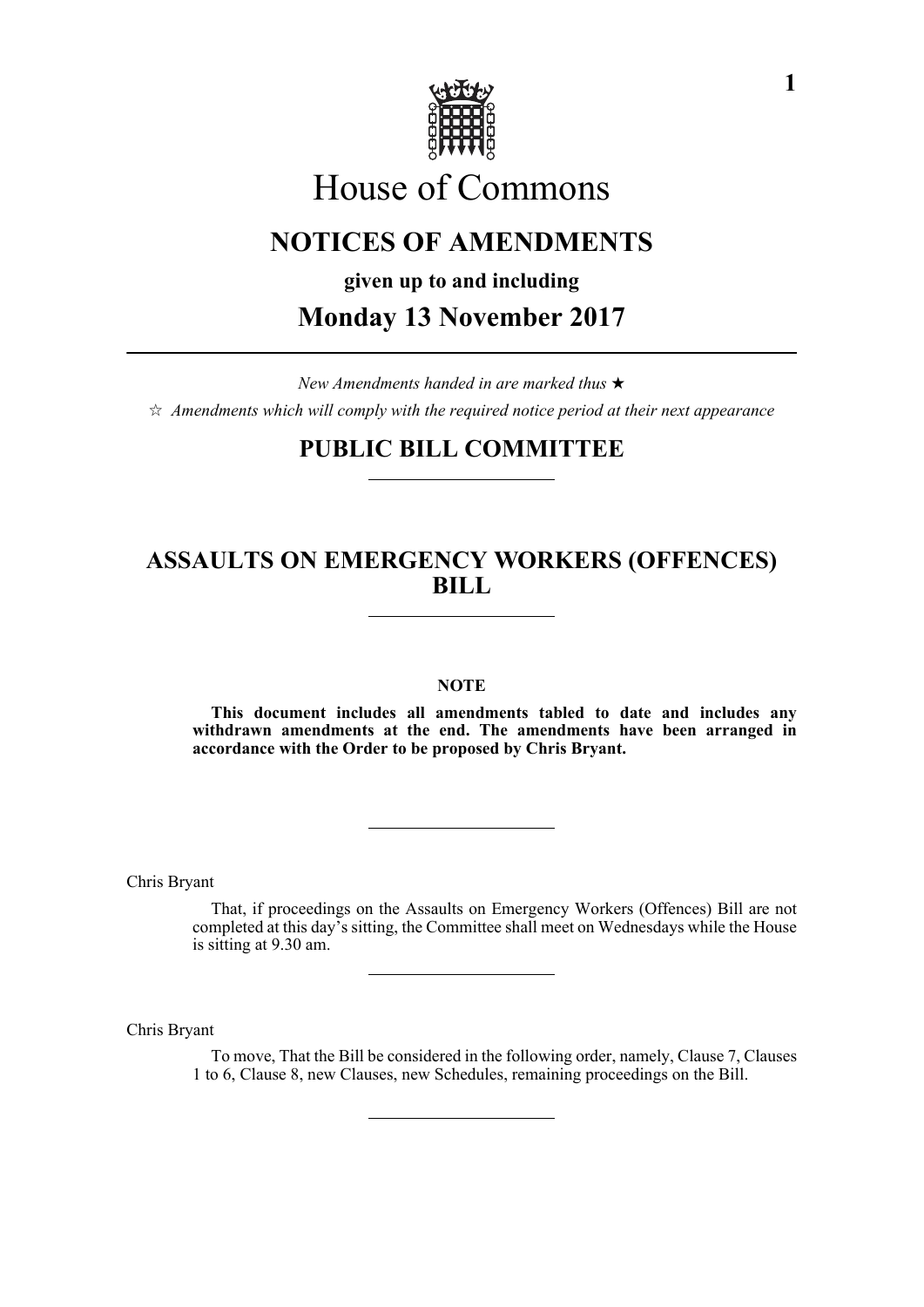## **Assaults on Emergency Workers (Offences) Bill,** *continued*

## Chris Bryant

 $\approx$  Page 9, line 20, leave out Clause 7 *Member's explanatory statement This amendment would remove Clause 7 from the Bill, which provides for financial expenditure to be paid out of money provided by Parliament. The clause has become unnecessary as a result of the Bill not requiring a Money Resolution.*

#### Chris Bryant

- $\forall$  Clause **3**, page **3**, line **24**, at end insert—
	- "( ) a prisoner custody officer, so far as relating to the exercise of escort functions:
	- ( ) a custody officer, so far as relating to the exercise of escort functions;"

*Member's explanatory statement* 

*This amendment would broaden the definition of "emergency worker" so as to include those who provide prisoner escort services (which include the delivery of prisoners to court and their custody whilst on court premises) and corresponding services in respect of persons detained in youth detention accommodation.*

#### Chris Bryant

Clause **3**, page **3**, line **29**, leave out paragraph (h) and insert—

"(h) a person employed for the purposes of providing, or engaged to provide—

- (i) NHS health services, or
- (ii) services in the support of the provision of NHS health services,

and whose general activities in doing so involve face to face interaction with individuals receiving the services or with other members of the public."

# *Member's explanatory statement*

*This amendment would broaden the range of health care workers included within the definition of "emergency worker" so as to include all clinical workers providing NHS services and support workers who have direct interaction with patients or the public more generally.*

## Chris Bryant

- $\approx$  Clause **3**, page **3**, line **34**, leave out subsections (3) and (4) and insert—
	- "(3) In this section—

"custodial institution" means any of the following—

- (a) a prison;
- (b) a young offender institution, secure training centre, secure college or remand centre;
- (c) a removal centre, a short-term holding facility or pre-departure accommodation, as defined by section 147 of the Immigration and Asylum Act 1999;
- (d) services custody premises, as defined by section 300(7) of the Armed Forces Act 2006;
- "custody officer" has the meaning given by section 12(3) of the Criminal Justice and Public Order Act 1994;

**4**

**2**

**1**

**3**